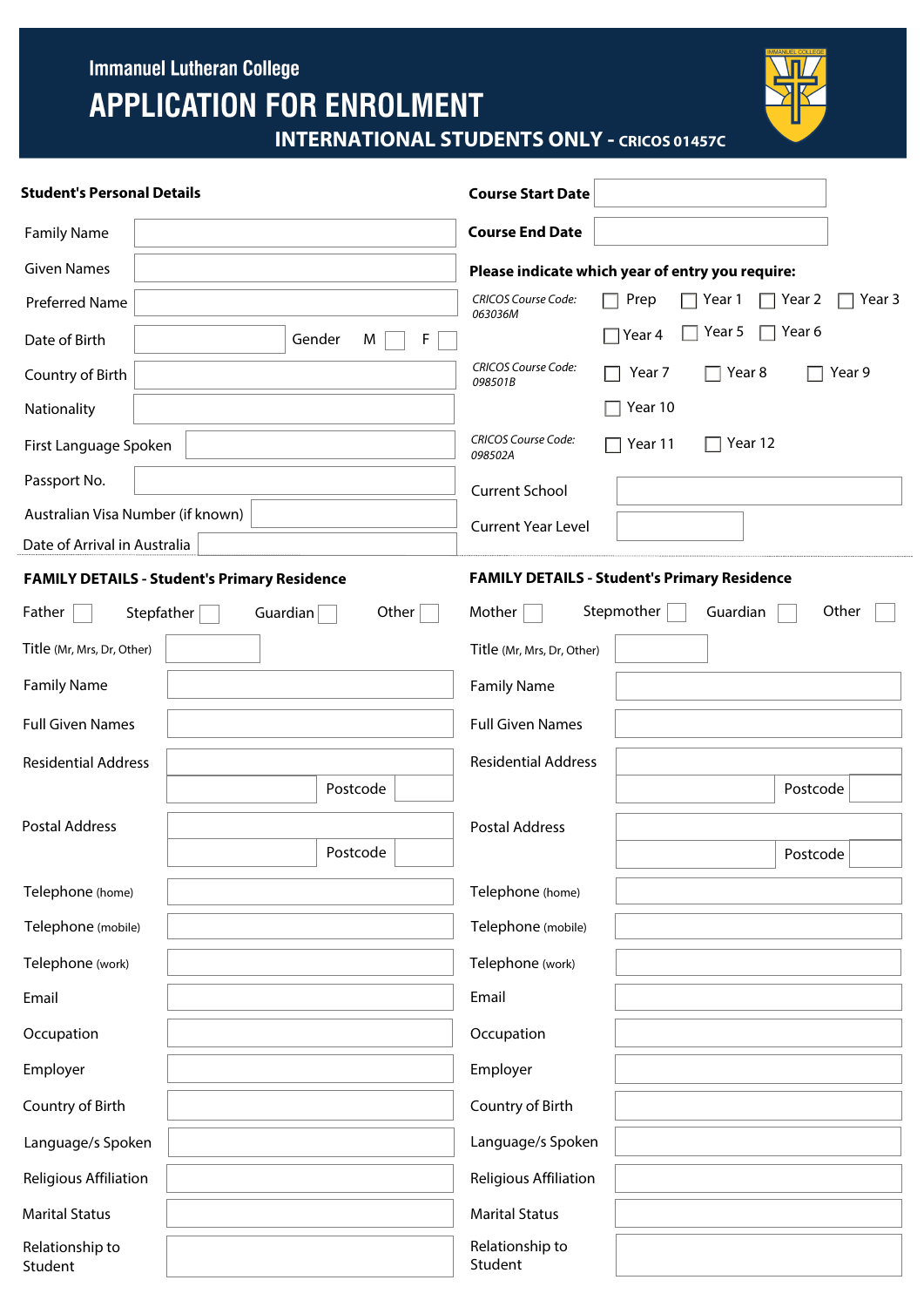# **AGENT DETAILS**

| Company               |          |
|-----------------------|----------|
| <b>Contact Name</b>   |          |
| Address               |          |
|                       | Postcode |
| <b>Postal Address</b> |          |
|                       | Postcode |
| Telephone             |          |
| Telephone (mobile)    |          |
| Email                 |          |
|                       |          |
| <b>Fax Number</b>     |          |

| ONLY COMPLETE THIS SECTION IF STUDENT'S BIRTH PARENTS ARE NOT RESIDING TOGETHER     |           |                                   |                                |            |  |  |
|-------------------------------------------------------------------------------------|-----------|-----------------------------------|--------------------------------|------------|--|--|
| Parents separated                                                                   | Yes<br>No | Student lives with father only    |                                | Yes<br>No. |  |  |
| Yes<br>No<br>Parents divorced                                                       |           |                                   | Student lives with mother only |            |  |  |
| Yes<br>No<br>Student lives in shared arrangement                                    |           | Student lives with Legal Guardian | Yes<br>No                      |            |  |  |
| <b>ENGLISH PROFICIENCY</b>                                                          |           |                                   |                                |            |  |  |
| How long have you studied English?                                                  |           |                                   |                                |            |  |  |
| Have you completed English Test?                                                    |           |                                   | Yes<br>No                      |            |  |  |
| Score (please attach cop of test results)                                           |           | <b>Testing Centre</b>             |                                |            |  |  |
| Date of Test                                                                        |           |                                   |                                |            |  |  |
| A certified copy of the English test results must be provided with this application |           |                                   |                                |            |  |  |

| <b>HOMESTAY/ACCOMMODATION</b>                                                                                              |     |  |  |  |
|----------------------------------------------------------------------------------------------------------------------------|-----|--|--|--|
| Do you want the College to arrange homestay accommodation?                                                                 | Yes |  |  |  |
| (please note that the College must approve any accommodation arrangements, especially if student is under 18 years of age) | No  |  |  |  |
| <b>HEALTH INSURANCE COVER</b>                                                                                              |     |  |  |  |
| Do you want the College to organise overseas health cover?                                                                 | Yes |  |  |  |
| (please note that overseas health cover must be arranged prior to arriving in Australia and is a requirement of your visa) | No  |  |  |  |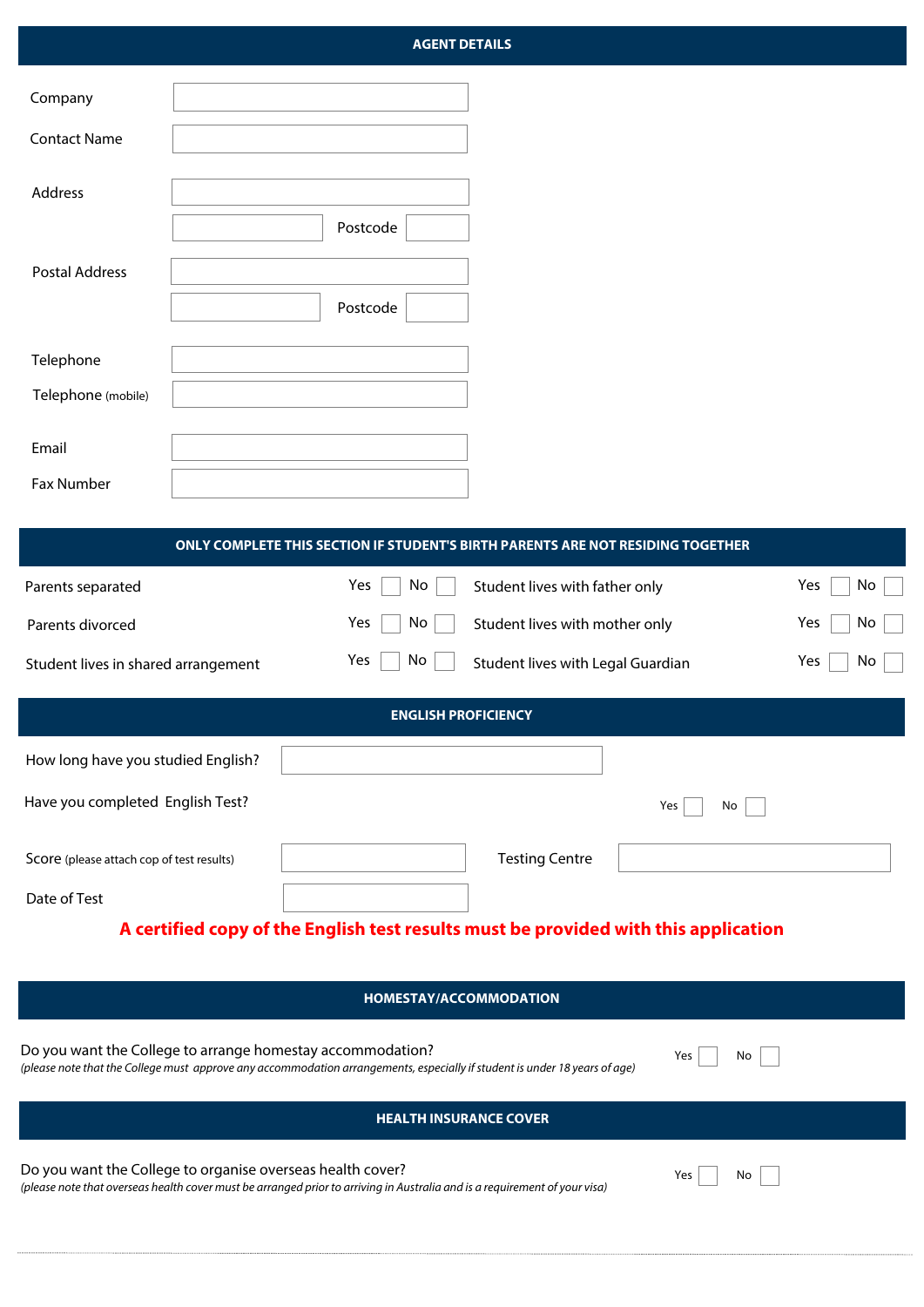| <b>Student's Learning Needs</b><br>applicant and the resources required to meet those learning needs.                                        | Through the enrolment process which will follow, Immanuel Lutheran College will consider the educational needs of the                                                                                  |     |
|----------------------------------------------------------------------------------------------------------------------------------------------|--------------------------------------------------------------------------------------------------------------------------------------------------------------------------------------------------------|-----|
| Has the student ever participated in a learning<br>Yes*<br>No<br>enrichment program? (e.g. gifted and talented,<br>academically accelerated) | Has the student received any medical or<br>Yes*<br>educational assessments or reports? (e.g. speech<br>pathology, hearing, visual, psychological, paediatric specialists<br>or occupational therapist) | No  |
| *If Yes, please provide details                                                                                                              | *If Yes, please provide details below<br>Type of assessment/report                                                                                                                                     |     |
|                                                                                                                                              | Date of testing                                                                                                                                                                                        |     |
|                                                                                                                                              | Name of Professional                                                                                                                                                                                   |     |
|                                                                                                                                              |                                                                                                                                                                                                        |     |
| Has the student ever accelerated a year?<br>Yes*<br>No.                                                                                      | Yes'<br>Do you have a report/s from the above                                                                                                                                                          | No  |
| *If Yes, please provide details                                                                                                              | health professional?<br>(*If Yes, and willing to provide a copy, please attach to application)                                                                                                         |     |
|                                                                                                                                              | Has behaviour management ever been an issue<br>Yes*<br>with the student in a school or any other                                                                                                       | No  |
| Has the student ever repeated a year?<br>Yes*<br>No                                                                                          | educational setting?                                                                                                                                                                                   |     |
| *If Yes, please provide details                                                                                                              | *If Yes, please provide details                                                                                                                                                                        |     |
|                                                                                                                                              |                                                                                                                                                                                                        |     |
| Has the student ever received Learning<br>No.<br>Yes*<br>Support/Special Aide Assistance?                                                    | Has the student ever been suspended<br>Yes*                                                                                                                                                            | No  |
| *If Yes, please provide details (e.g. how many hours per day or per week?)                                                                   | (internally or externally), excluded or expelled<br>from school or any other educational setting?                                                                                                      |     |
|                                                                                                                                              | *If Yes, please provide details                                                                                                                                                                        |     |
|                                                                                                                                              |                                                                                                                                                                                                        |     |
| Has the student ever attended any specialised<br>Yes*<br>No<br>agencies, special schools, units or centres?                                  | <b>Student's Medical Needs</b>                                                                                                                                                                         |     |
| *If Yes, please provide details                                                                                                              | Does the student have any significant medical conditions?                                                                                                                                              |     |
|                                                                                                                                              | (eg. asthma, diabetes, severe allergy, seizures etc.)<br>Yes*                                                                                                                                          | Νo  |
|                                                                                                                                              | *If Yes, please provide full details                                                                                                                                                                   |     |
| Please provide copies of any Education Adjustment Plans or<br>Negotiated Curriculum Plans developed for the student.                         |                                                                                                                                                                                                        |     |
| Does the student have a diagnosis of any of the following<br>impairments? (Please check the boxes that apply)                                |                                                                                                                                                                                                        |     |
| Non Verbal Learning Disorder<br>Vision                                                                                                       |                                                                                                                                                                                                        |     |
| Intellectual<br>Speech/Language                                                                                                              |                                                                                                                                                                                                        |     |
| Social/Emotional<br>ADD/ADHD                                                                                                                 |                                                                                                                                                                                                        |     |
| Autism/Aspergers<br>Physical                                                                                                                 |                                                                                                                                                                                                        |     |
| Learning Difficulty<br>Hearing                                                                                                               | Does the student require a medical management plan?                                                                                                                                                    |     |
| Other (specify below)                                                                                                                        | (eg. Severe asthma, allergies, diabetes, epilepsy)<br>Yes*                                                                                                                                             | No. |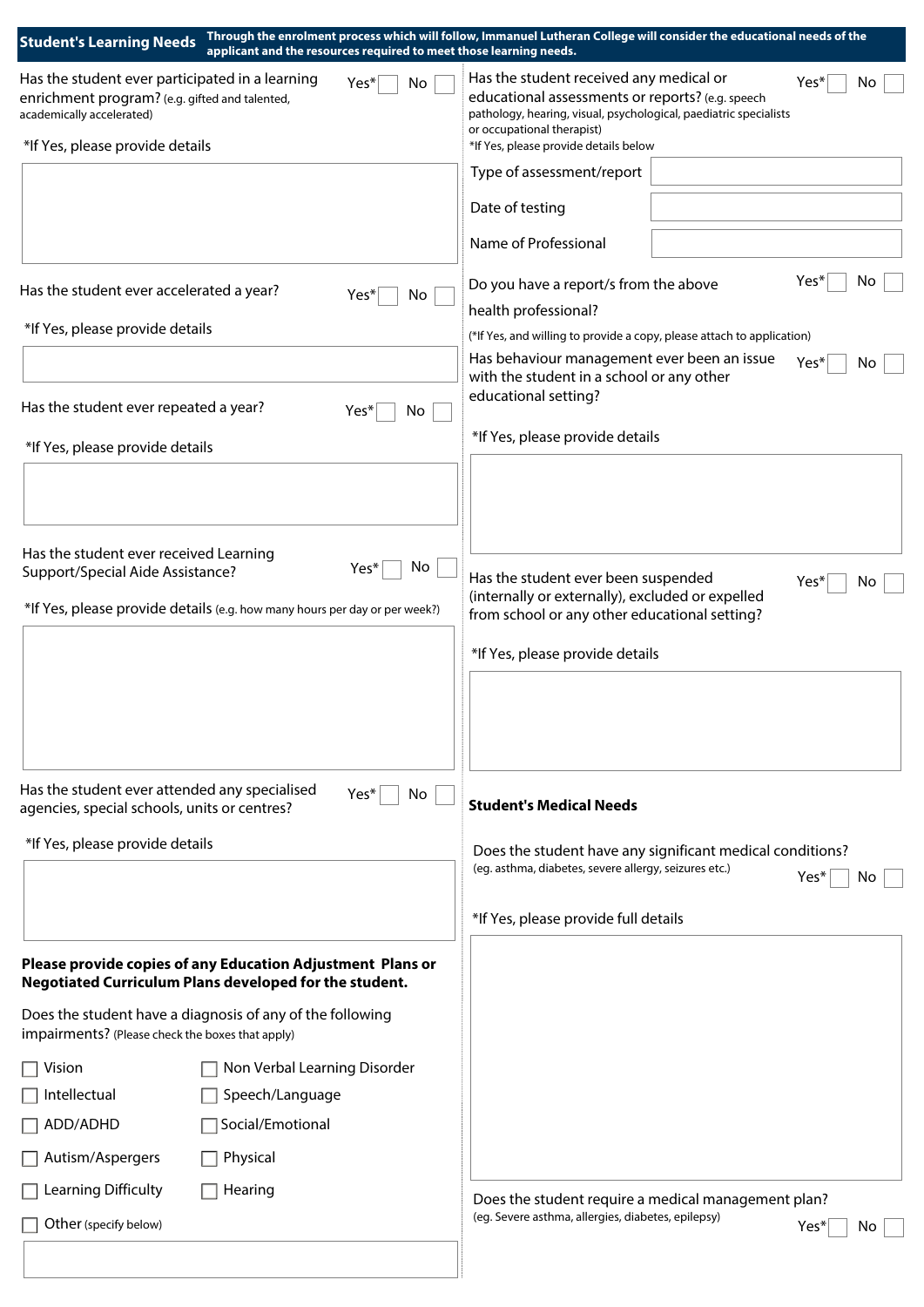## **ENROLMENT POLICY - TERMS AND CONDITIONS**

- 1.0 A priority for enrolments is to ensure that Immanuel Lutheran College creates a community that will both nurture and support students in their faith and reveal the gospel of Christ to all members. When children are enrolled, parents will undertake to support the beliefs and values that underpin Immanuel Lutheran College.
- 1.1 Application for admission of a student can only be made on this official application for enrolment form and accompanied by:
	- (a) non-refundable application fee of \$250.00 AUD (children of former students are exempt);
	- (b) copy of the prospective student's passport;
	- (c) copies of school reports from the previous two years (English transcript);
	- (d) a written character reference from current school;
	- (e) current relevant medical reports/information e.g. allergies, asthma or diabetes (this is required for the purpose of enabling Immanuel Lutheran College to assess how to meet any medical or health needs of the student);
	- (f) other relevant allied health professional reports which may refer to social/emotional, behavioural or additional learning needs that are pertinent to the student, e.g. speech, language or occupational therapists, psychologist or audiologist - in some cases an updated report may be requested by the College (this is required for the purpose of enabling Immanuel Lutheran College to assess how to meet any health or other needs of the student);
	- (g) Certified copy of English test results.

*All the above information/reports must be presented with this application. This application will not be assessed until all of the above information/reports have been provided (where applicable).* 

- 1.2 In determining an offer of enrolment, the following factors shall be considered:
	- (a) siblings (of existing students) and children of former students;
	- (b) students returning from an approved leave of absence;
	- (c) capacity to resource identified additional learning and/or support needs where a student has been identified as having additional needs, an initial enrolment interview with parents may be requested and an assessment of the students' needs may be undertaken by the Immanuel Lutheran College or an independent body; and
	- (d) date of receipt of application.
- 1.3 Tours of Immanuel Lutheran College are conducted upon request as an early phase of the enrolment process.
- 1.4 Programs and subjects offered may vary from time to time.
- 1.5 If a vacancy arises throughout the year in any year level, the Enrolment Registrar will contact families in the wait list pool to organise a formal interview. This can be with the Principal or their delegate. Where possible, both parents are asked to accompany their child to this interview and the two most recent school reports must be provided prior to the interview.

#### 1.6 **Immanuel Lutheran College's expectations of parents:**

- (a) involvement in and commitment to Immanuel Lutheran College;
- (b) prompt payment of term fees by the specified date;
- (c) willingness to work through issues, when they arise in an atmosphere of mutual respect;
- (d) willingness to obtain additional assessment/s if requested to assist in the student's future learning;
- (e) abide by the conditions as stated in the enrolment agreement and other Immanuel Lutheran College policies; and
- (f) agree to adhere to Immanuel Lutheran College procedures, e.g. wearing correct uniform.

## 1.7 **Immanuel Lutheran College's expectations of students:**

- (a) attendance requirements (as governed by the *Education General Provisions Act 1989* and other relevant Acts, including the *ESOS Act* governing the enrolment of international students);
- (b) behavioural expectations:
- (c) educational expectations;
- (d) homework expectations;
- (e) uniform policy;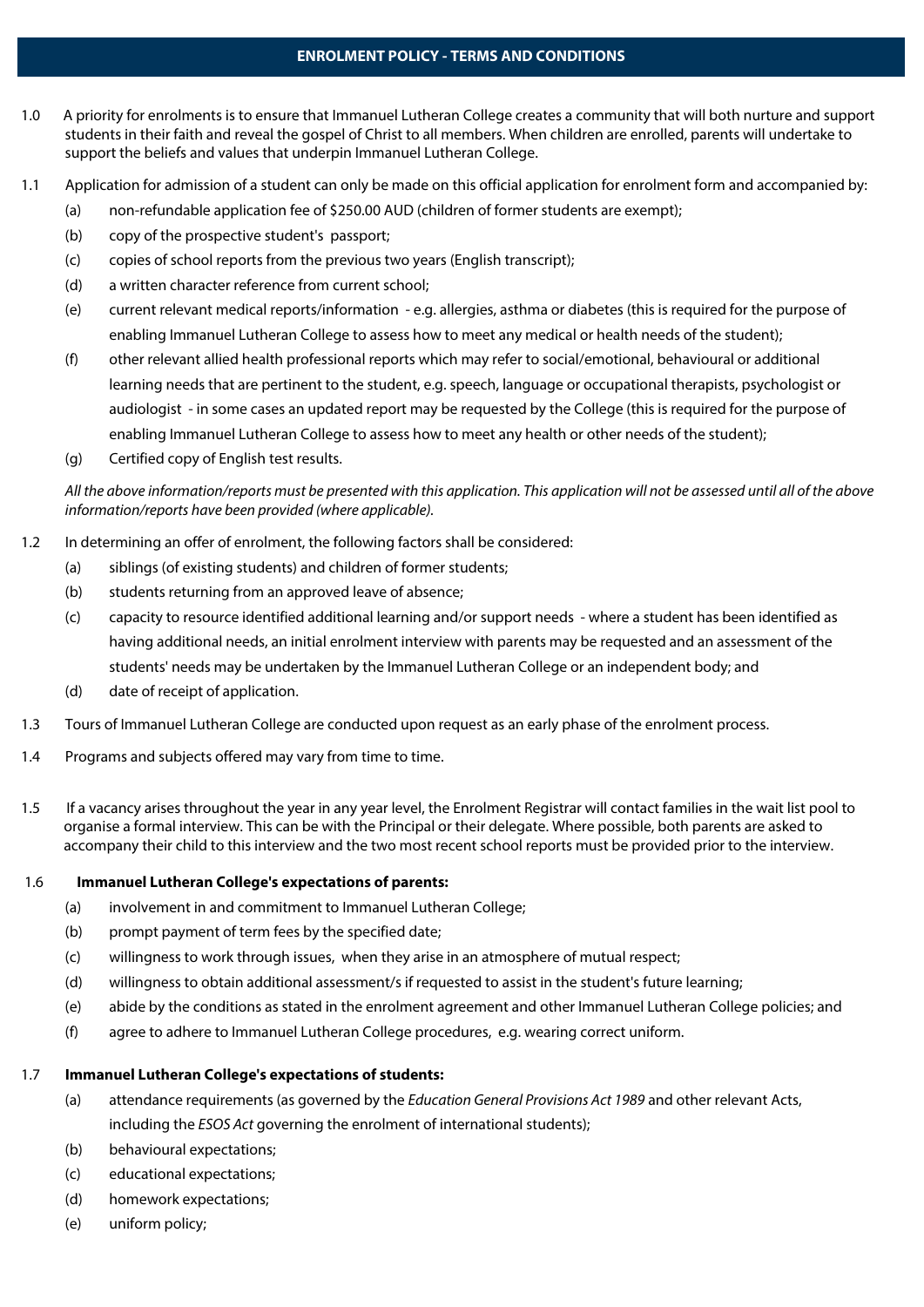- (f) participation in all programs of the College camps, excursions, carnivals, sporting, cultural and co-curricular activities as required; and
- (g) involvement in all aspects of Christian Studies, chapel devotions and assemblies.

Any matters relating to additional needs of the student will be raised in discussion.

In confirming an enrolment, parents accept or agree to adhere to all Immanuel Lutheran College policies. A range of policies are available on the Immanuel Lutheran College website [www.immanuel.qld.edu.au](http://www.immanuel.qld.edu.au) If an offer of enrolment is made, parents and students are asked to complete all necessary documentation and amend any personal details which may have changed. Enrolments are confirmed on receipt of payment of the Enrolment Confirmation Fee within 14 days of receiving the offer.

- 1.8 Should the enrolment not proceed, the Enrolment Confirmation Fee is non-refundable.
- 1.9 The Principal reserves the right to offer or decline to offer a place, and to offer subjects or activities within the constraints of the College.
- 1.10 A separate refund policy applies to the enrolment of international students which states clearly the procedures in place for the return of fees paid in advance if the enrolment of an international student is terminated. A copy of this policy is available on the Immanuel Lutheran College website www.immanuel.qld.edu.au

# **DECLARATION**

**All students and parent(s) or legal guardians (if student is under 18 years of age) must read and sign this written agreement:** 

I/We hereby apply for admission of:  $\parallel$ International Enrolment Form , accept and confirm we/I have received and understood information from Immanuel Lutheran College regarding the following:

- The course/s in which I/the student is being enrolled
- All course and course related fees
- The sharing of personal information
- Change of address obligations
- Conditions on enrolment in this course/s

I/We understand that it is a condition of enrolment that the student agrees to abide by all College policies for the duration of their enrolment. These are:

- Accommodation & Welfare Policy
- **Refund Policy**
- Complaints & Appeals Policy
- Student Progress, Attendance & Course Duration Policy
- **Student Transfer Policy**
- Deferment, Suspension and Cancellation Policy
- International Student's Holiday Policy
- Deferment, Suspension and Cancellation Policy

I/We understand that the initial and continuing enrolment of my/our child at Immanuel Lutheran College is dependent upon open and honest disclosure of information relating to the educational needs, health and wellbeing of my/our child.

I/We understand that the student is obliged to notify the College of any change of address while enrolled at the College. The student understands that this is to ensure that any breaches are sent to the student's current address.

I/We understand that the College will review it's fees on an annual basis.

I/We understand that the College does not insure the student's property of any description.

I/We undertake to support the ethos of Immanuel Lutheran College and its rules, regulations and work programs, including any subsequent changes that may be introduced.

I/We agree to have our child's image used for promotional/marketing purposes.

I/We have read, understood and agree to the terms and conditions of the enrolment policy and the Written Agreement for International Students.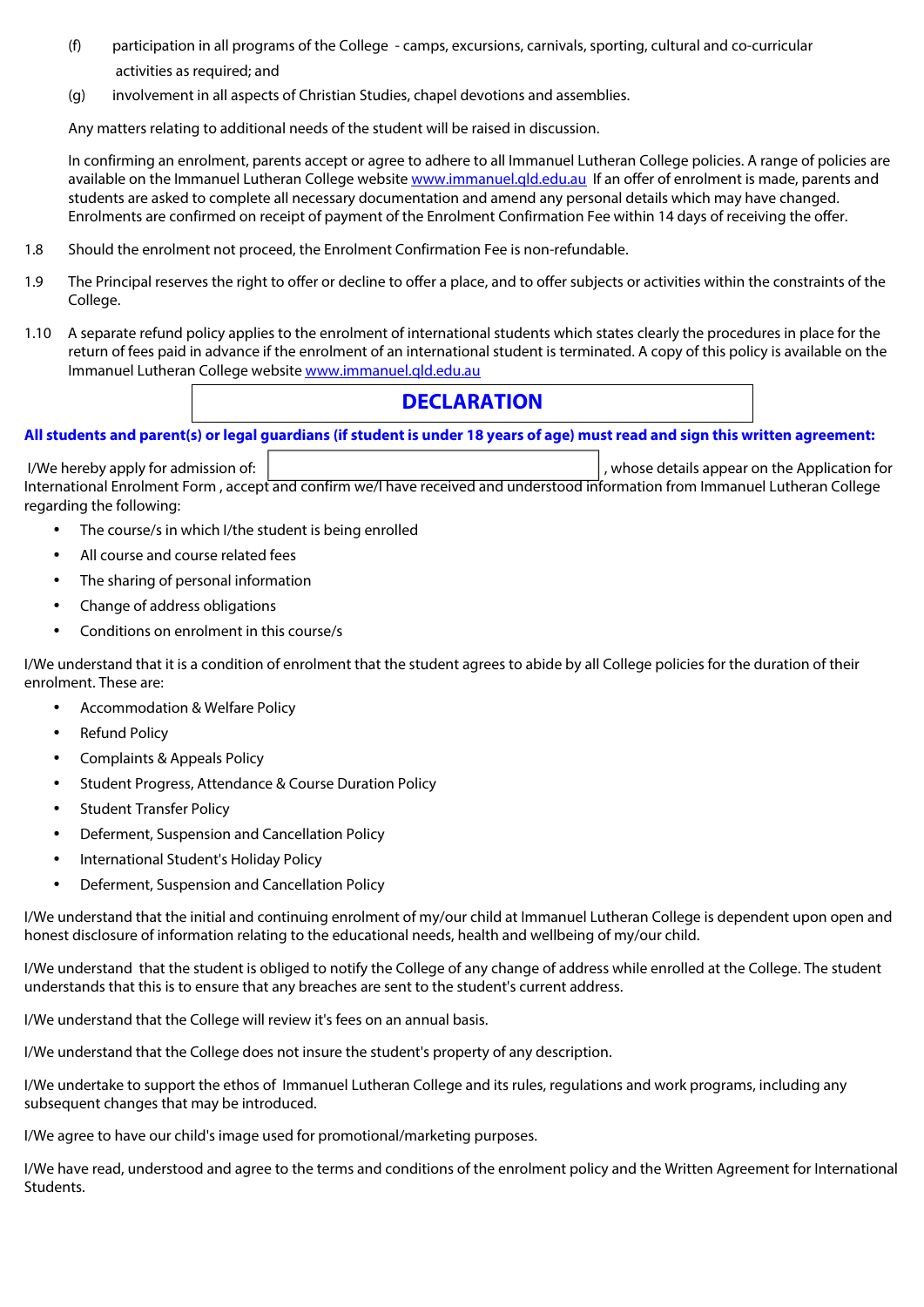I/We accept that the Principal of Immanuel Lutheran College reserves the right to cancel my/our child's enrolment at Immanuel Lutheran College in the following circumstances:

- for breach of the rules and regulations;
- for non-payment or late payment of Immanuel Lutheran College fees;
- · if I/we have provided any false or misleading information to Immanuel Lutheran College;
- · if I/we have failed to disclose relevant information that was requested by Immanuel Lutheran College;
- · if my/our child's circumstances change and those circumstances affect the ability for Immanuel Lutheran College to provide the necessary resources to accommodate my/our child's needs.

I/We understand that once a student commences at Immanuel Lutheran College, one full term's notice in writing to the Principal is required before a student is withdrawn from the College, or a term's fees will be charged in lieu of notice. This does not apply to students exiting at the end of Year 12. All offers of place are made at the discretion of the Principal of Immanuel Lutheran College.

I/We give permission for Immanuel Lutheran College to contact my/our child's previous/current school or nominated health professional to seek further documentation.

I/we authorise Homestay family, Principal or appointed staff member to act in "loco parentis" in the event of my child requiring urgent medical attention because of injury or some other condition and to arrange for appropriate treatment and agree to pay for all medical expenses incurred through this treatment.

I/we further authorise a qualified practitioner to administer anaesthetic if such an eventuality arises at a time when a parent cannot be contacted. I/we submit all relevant medical information about my child.

I/We authorise the staff involved to make the necessary arrangements in the event of medical assistance being necessary, and I agree to pay all expenses incurred on behalf of the above student.

I/We have read, understood and agree to the terms and conditions of the enrolment policy.

| (1) Parent/Guardian<br>(please print full name) |           |
|-------------------------------------------------|-----------|
|                                                 | Signature |
| (2) Parent/Guardian<br>(please print full name) |           |
|                                                 | Signature |
| Student<br>(please print full name)             |           |
|                                                 | Signature |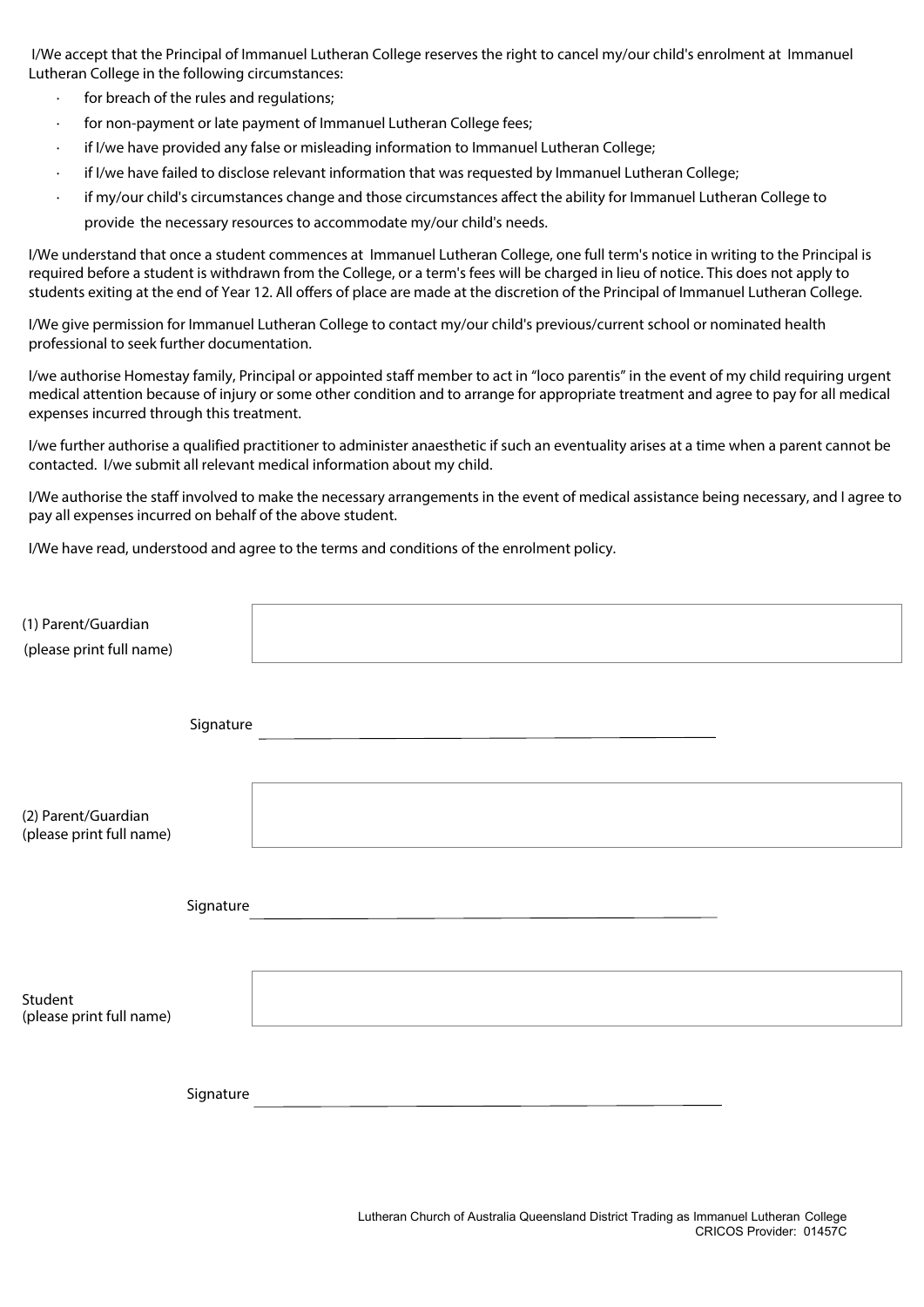## **INTERNATIONAL APPLICATION FEE PAYMENT FORM**

#### **Student Details**

| <b>Family Name</b>  |    |      |  |
|---------------------|----|------|--|
| Given Name          |    |      |  |
| Entering Year Level | in | Year |  |

## **Method of Payment**

- Credit Card (Please complete credit card payment details below)
- Money Order (Please attach to Application for International Enrolment)
- Cheque (In AUD, attach to Application for International Enrolment)
- $\Box$  Bank Transfer (refer to payment instructions below)

# **Credit Card Payment Details**

| Visa Card            | <b>MasterCard</b> |                    |  |
|----------------------|-------------------|--------------------|--|
|                      |                   |                    |  |
| Name on Card         |                   | <b>Expiry Date</b> |  |
| Payment amount of \$ |                   |                    |  |

#### **Instructions for Bank Transfer**

| Bank                       | Westpac Bank             |
|----------------------------|--------------------------|
| <b>Branch</b>              | Maroochydore, Queensland |
| <b>BSB (Branch Number)</b> | 034-198                  |
| <b>Account Number</b>      | 202980                   |
| Account Name               | ILC Management Account   |

**Quote student's full name as the reference**